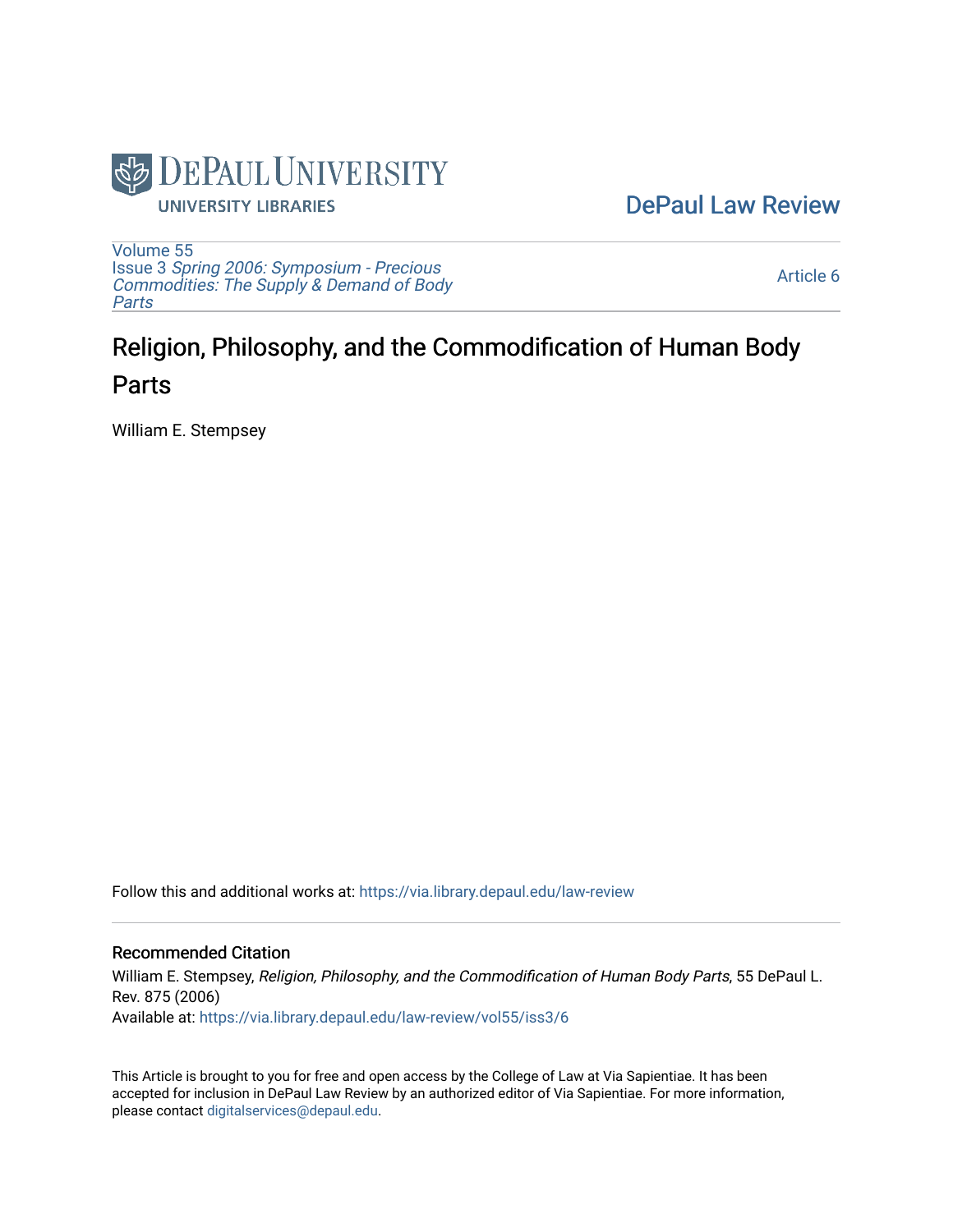# **RELIGION, PHILOSOPHY, AND THE COMMODIFICATION OF HUMAN BODY PARTS**

## *William E. Stempsey \**

#### **INTRODUCTION**

Many people who think about issues in biomedical ethics are deeply religious, and their religious faith rightly influences their thought. Nonetheless, simply identifying oneself as religious tells us nothing about how one thinks about the commodification of body parts. Religious and moral views about this topic are intertwined in a complex and controversial way. This Article is a philosophical analysis of the way religions and people in general have thought about the issue of commodifying body parts and about the human body.

Provided there are proper guidelines, and accepting the biomedicalindustrial complex the way it exists—a morally questionable acceptance-there may be a reasonable way to give moral approbation to a few forms of commodification. Here, however, I want to focus only on proposals to create a market involving living vendors of organs. I recognize that most advocates of commodifying organs for transplantation do not argue for an outright free-market system; rather, they favor such things as tax credits and payment for funeral expenses. Nevertheless, as we will see, a free market in organs is discussed and promoted as a viable option even by some professing religious faith.

I have published both utilitarian and deontological arguments explaining why we should not allow an organ market.<sup>1</sup> In this Article, I will take a somewhat different tack, situating my opposition to a market in a phenomenological view of the human body. First, I will outline the problem as I see it. Then, I will briefly consider how a few religious traditions have looked at the problem, focusing especially on the Roman Catholic tradition. I will conclude by suggesting that proponents of organ markets and property rights for body parts root their thinking in a philosophy of the body that depends on a questionable

**<sup>\*</sup>** William E. Stempsey, S.J., M.D., Ph.D., Associate Professor of Philosophy, College of the Holy Cross, One College Street, Worcester, MA 01610; (508) 793-2469; wstempsey@holycross.edu.

*<sup>1.</sup> See* William E. Stempsey, *Paying People to Give Up Their Organs: The Problem With Cornmodification of Body Parts,* 10 **MED. HUMAN.** REV. 45 (1996); William E. Stempsey, *Organ Markets and Human Dignity: On Selling Your Body and Soul,* 6 CHRISTIAN BIOETHICS 195 (2000).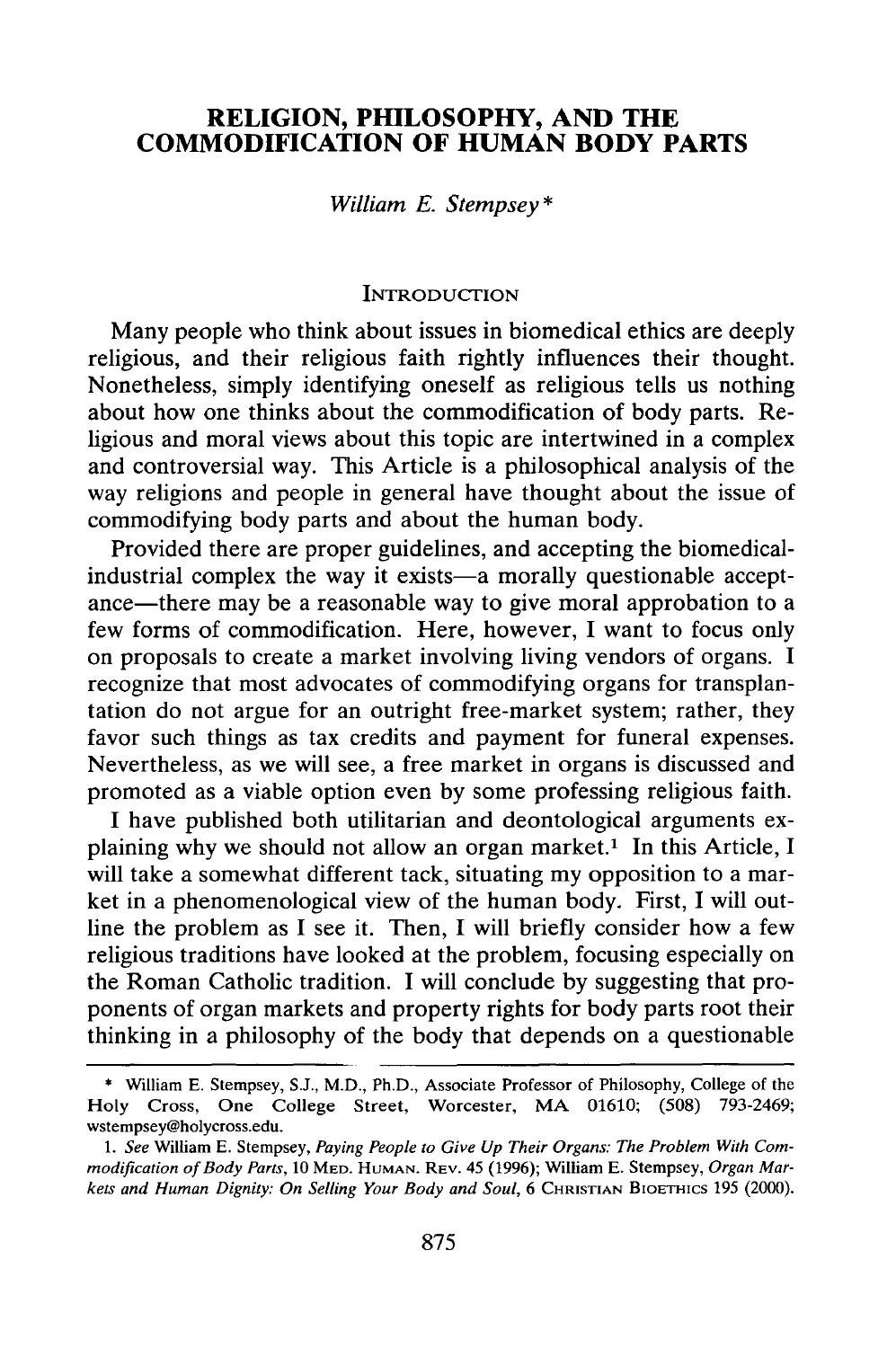Cartesian dualism. My argument here is that a phenomenological approach to the philosophy of the body better fits the question and tells against an organ market. Furthermore, it sheds light on the persistent reluctance of people to donate organs.

#### II. PROPOSALS FOR **ORGAN** MARKETS

Although organ markets are prohibited by law in the United States, $2$  they are proposed by some as the best solution to the shortage in transplantable organs. Many years of appeals for organ donations and attempts to educate the public have failed to increase the supply of transplantable organs. Other strategies that have been suggested include "presumed consent," "opting out," and even "conscription" of organs at death,<sup>3</sup> but all are criticized for giving insufficient attention to the wishes of individuals, at least thirty percent of whom, according to polls, would not agree to donate an organ. <sup>4</sup>

Julia Mahoney argued that markets in human tissue already exist and cannot be stopped; avoiding market and property concepts in transplantation will not eliminate the pursuit of financial rewards for transactions in human tissue, but will only obscure them and make critique of the system more difficult.<sup>5</sup> She gave four examples.<sup>6</sup> First, current solid organ transplantation practice generates considerable amounts of money in "acquisition fees" paid both by transplanting hospitals to organ procurement organizations and by patients and insurers to the transplanting hospitals and physicians.<sup>7</sup> Second, corneas removed under "presumed consent" laws are sold by coroners' offices to tissue banks.8 Third, young women are paid for their "time and trouble" in harvesting their "donor eggs," and women having trouble getting pregnant pay significant amounts of money for the implantation of these ova.9 Finally, various tissues considered to be "waste" are acquired by the biotechnology industry and used to generate considerable profit.<sup>10</sup> Mahoney argued that the fact that human organs

- 8. *Id.* at 183-84.
- 9. *Id.* at 185-87.
- 10. *Id.* at 189-91.

<sup>2.</sup> National Organ Transplant Act, 42 U.S.C. § 274e(2) (1994).

*<sup>3.</sup> See, e.g.,* Arthur L. Caplan, *Organ Transplants: The Cost of Success, An Argument for Presumed Consent and Oversight,* 13 **HASTINGS** CTR. REP. 23 (1983); Aaron Spital & Charles A. Erin, *Conscription of Cadaveric Organs for Transplantation: Let's at Least Talk About It,* 39 AM. J. KIDNEY DISEASES 611 (2002).

<sup>4.</sup> R. M. Veatch & **J.** B. Pitt, *The Myth of Presumed Consent: Ethical Problems in New Organ Procurement Strategies,* 27 **TRANSPLANTATION** PROC. 1888, 1889-90 (1995).

<sup>5.</sup> Julia D. Mahoney, *The Market for Human Tissue,* 86 VA. L. REV. 163, 173, 207 (2000).

*<sup>6.</sup> Id.* at 173.

*<sup>7.</sup> Id.* at 180.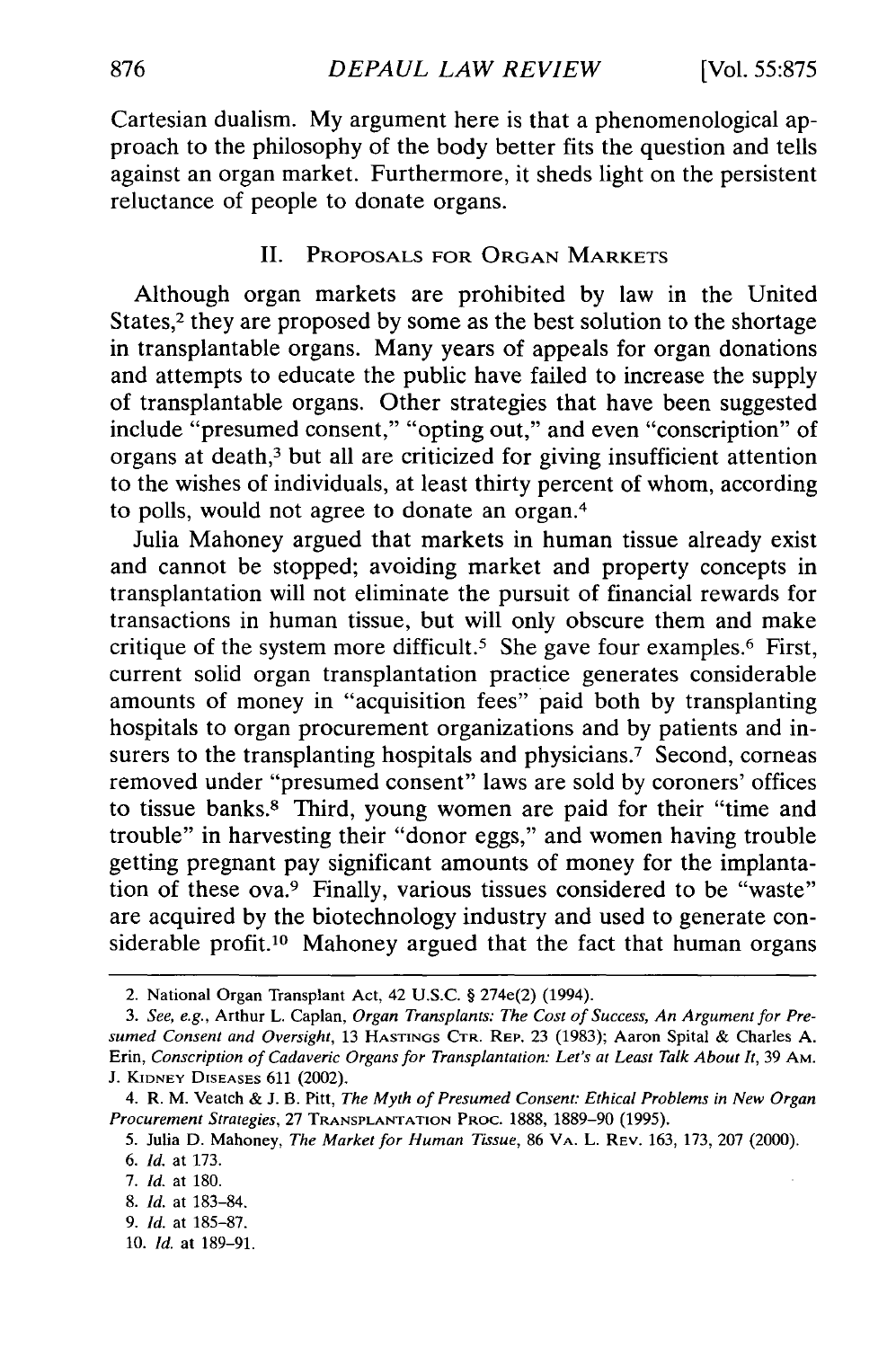are considered to be "priceless" does not tell against a possible legitimate market in organs because other "priceless" and nonfungible commodities, such as "artworks . . . and other things [having] noneconomic worth to their holders," are traded in free market systems without controversy.<sup>11</sup> Furthermore, the existing organ market can bring considerable profit to many, but the "donors" of the tissue are systematically excluded from the profits.<sup>12</sup>

This problem led Robert Veatch to reconsider his position against payment for organ procurement.<sup>13</sup> He reasonably believes that the real moral concern in such a market is manipulation of the neediest. Because the government for twenty years has consistently refused to provide basic necessities for the poorest even though it has the capability to do so, Veatch, with great reluctance, argued that we should stop opposing an organ market and allow the poor to sell organs if that is the only way they have to better their lot.<sup>14</sup> But he stopped far short of an endorsement of the practice. Veatch said that it is with "shame and some bitterness" that he recommends ending our prohibition of an organ market and tolerating financial incentives as "a lesser moral evil."<sup>15</sup>

It is clear that in the realm of biotechnology there are justice issues that need to be fixed, but I am not ready to concede that commodifying body parts for pragmatic, legal, or political reasons is a good solution. A more radical overhaul of the encroaching market in medicine is called for, but I realize, as most others do, that this is a massive and perhaps unachievable goal in the American political context. Nonetheless, extending the market as a solution to help those hurt by a market already run amok seems like the wrong solution.

While some market advocates are free-market libertarians who argue that we ought to be able to do what we wish with our bodies,<sup>16</sup> others present more sophisticated proposals that attempt to be more ethically palatable. Gregory Boyd, for instance, pointed to the 1994 Pennsylvania law that provides money, collected from voluntary donations, to help pay "reasonable hospital and other medical expenses, funeral expenses and incidental expenses incurred by the donor or do-

15. *Id.* at 32.

**ll.** Mahoney, *supra* note 5 at 207.

<sup>12.</sup> *Id.* at 163.

<sup>13.</sup> Robert M. Veatch, *Why Liberals Should Accept Financial Incentives for Organ Procurement,* 13 **KENNEDY INST.** ETHics **J. 19, 32 (2003).**

<sup>14.</sup> *Id.* at 31-32.

<sup>16.</sup> See, for instance, the argument presented in H. TRISTRAM **ENGELHARDT,** JR., THE FOUN-**DATIONS** OF BIOETHIcs 58 (2d ed. 1996).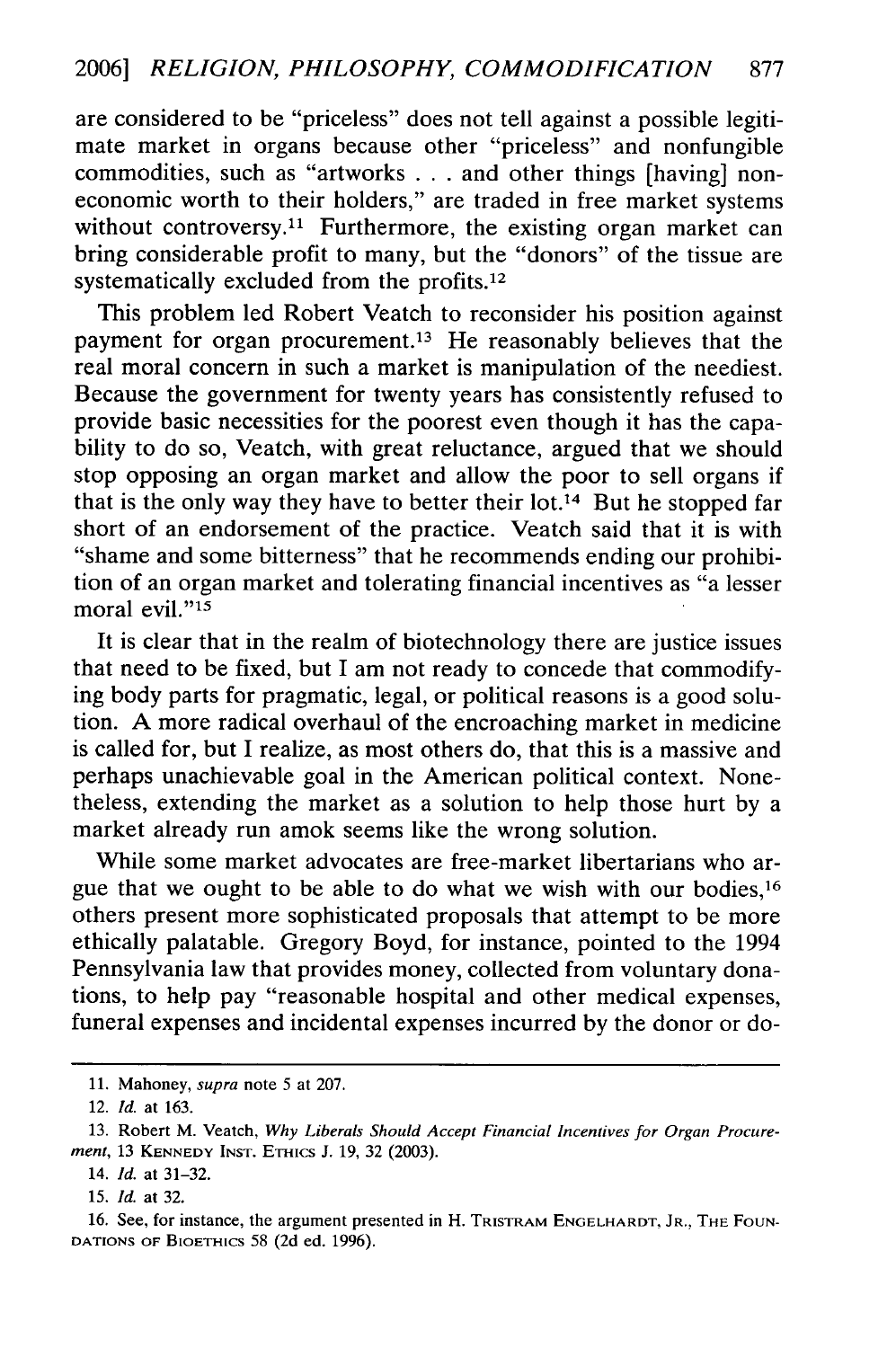nor's family in connection with making a vital organ donation."<sup>17</sup> The money goes directly to the organization that provides services to the donor-hospitals, funeral homes, hotels, or other appropriate entities; no money is given directly to the donor or the "donor's family, next of kin or estate."<sup>18</sup> Gregory Crespi proposed a futures market for organs. 19 This market would ban all sales by living people, but would allow individuals to sell the rights to their organs to some buyer.<sup>20</sup> The buyer would then have the option, but not the obligation, to harvest the seller's organs after the seller's death.<sup>21</sup> The organs would be removed for transplantation or other purposes only after the seller had died.<sup>22</sup> Payments would be made only to the seller's estate.<sup>23</sup>

Such proposals are reasonable in that they attempt to avoid the kind of manipulation of poor organ sellers that is such a concern in an outright organ market. They attempt to increase the supply of transplantable organs by offering financial incentives that will not accrue to the individual whose organs are procured. It is, of course, an empirical question whether such methods will actually increase the supply of organs, and it would be worth doing studies replicating the situation in Pennsylvania.

I have my doubts about the effectiveness of such practices to increase the organ supply, however, because I do not believe that such financial incentives will be enough to counteract other strong disincentives to donate organs. Specifically, the problem of organ donation is inextricably linked with concerns about death and dissection of the body. There is deep confusion about the meaning and definition of death in the current technological culture. People, even physicians, sometimes talk about keeping brain dead people alive. In 1989, a team of researchers surveyed 195 physicians and nurses who were likely to be involved in declaring death and procuring organs for transplantation. 24 Only thirty-five percent of those surveyed were able to give "the [correct] whole-brain criterion of death and [cor-

- 22. *Id.*
- 23. *Id.*

24. Stuart **J.** Youngner et al., *'Brain Death' and Organ Retrieval: A Cross-Sectional Survey of Knowledge and Concepts Among Health Professionals,* 261 JAMA 2205, 2206 (1989).

<sup>17.</sup> **S.** Gregory Boyd, *Considering a Market in Human Organs,* 4 N.C. J.L. & **TECH.** 417, 459 (2003) (quoting 20 PA. **CONS. STAT. ANN.** § 8622(b)(1)).

<sup>18.</sup> *Id.*

<sup>19.</sup> Gregory S. Crespi, *Overcoming the Legal Obstacles to the Creation of a Futures Market in Bodily Organs,* 55 OHIO ST. L.J. 1, 35 (1994).

<sup>20.</sup> *Id.*

<sup>21.</sup> *Id.*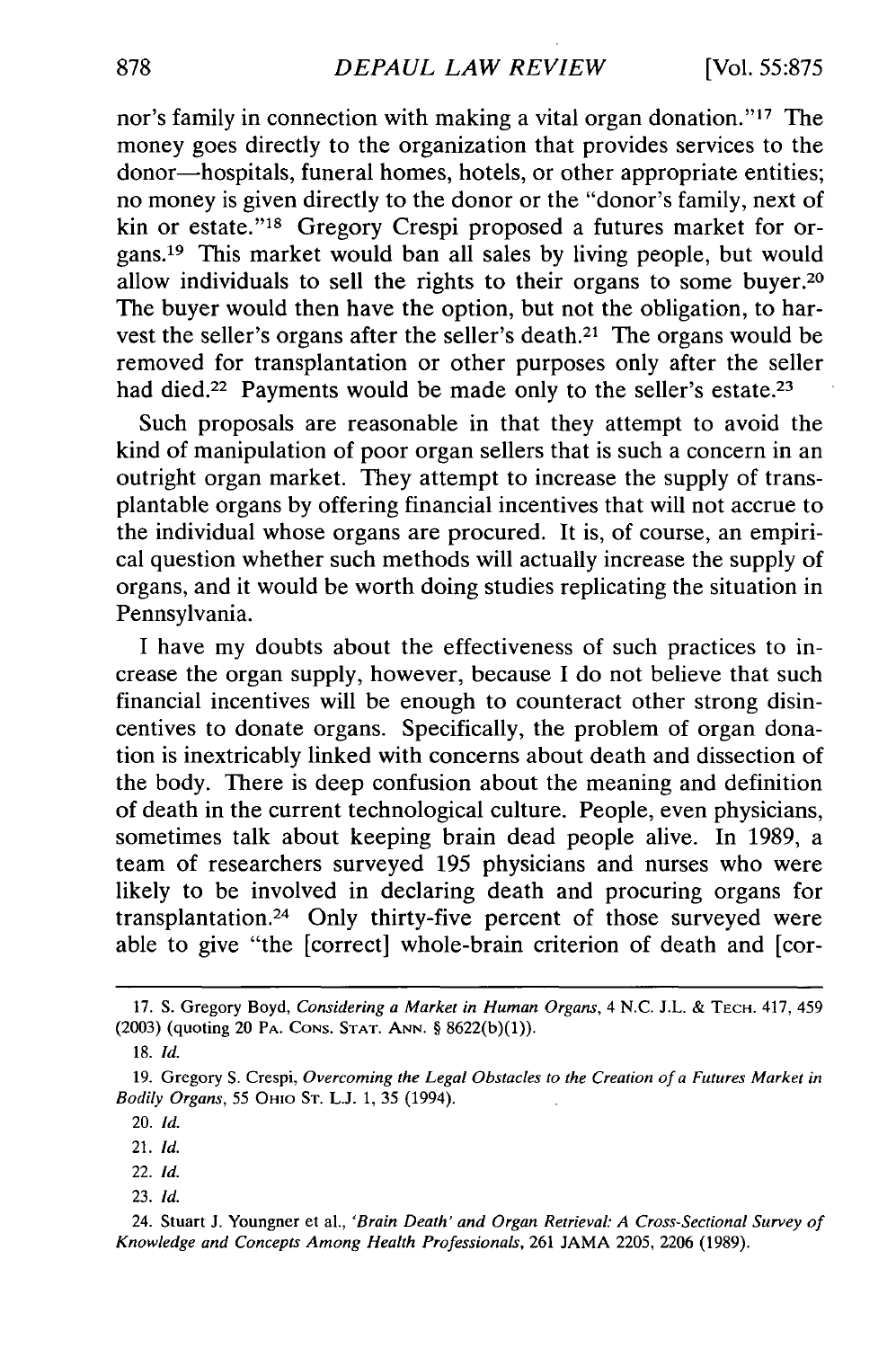rectly] apply it" to a case.<sup>25</sup> Physicians in decisionmaking roles did significantly better than other professionals, with nearly two-thirds answering correctly.<sup>26</sup> Nonetheless, there is a substantial amount of confusion over brain death even among health professionals. The study also found that health professionals were uneasy about making decisions about brain death and in talking with families about organ donation.<sup>27</sup> The investigators concluded that " $[t]$ he confusion of many physicians and nurses about criteria and concepts of death . . . may well contribute to this discomfort with, and resistance to, pursuing organ donation."28

The general public seems to remain at least as confused as the health professionals, and such confusion probably has an effect on the general reluctance of many to consider donating organs. Such deepseated ambivalence is unlikely, in my estimation, to be overcome by the kinds of financial incentives being proposed. I will say more about the importance of this type of lived experience when I consider the phenomenology of the body later in this Article. A market for living donors might be a more effective incentive, but it is far more ethically problematic.

### III. RELIGIOUS **TEACHINGS**

Many religious bodies have established views about organ donation in general; these are based on particular understandings of both human death and human embodiment. Religious teachings on organ markets are less explicit. Although Islam is not monolithic in its teaching, it provides one clear rejection of commerce in organs. An international conference of Islamic jurists in 1988 "rejected any trafficking or trading in human organs" and recommended focusing on altruism in organ transplantation. <sup>29</sup>

Jewish authorities have refused to say that organ sales are absolutely forbidden. Nonetheless, under Jewish standards, the ethical status of an organ market ultimately depends on solving some specific pragmatic problems. A central issue is that any acceptable system would have to ensure that potential buyers and sellers both give

28. *Id.*

<sup>25.</sup> *Id.* at 2208. The "whole-brain criterion" of death is "irreversible loss of all brain function." *Id.* at 2205.

<sup>26.</sup> *Id.*

<sup>27.</sup> *Id.* at 2209.

<sup>29.</sup> Abdallah **S.** Daar, *Islam, in* **ORGAN AND TISSUE DONATION** FOR **TRANSPLANTATION** 29, 32 (Jeremy R. Chapman et al. eds., 1997).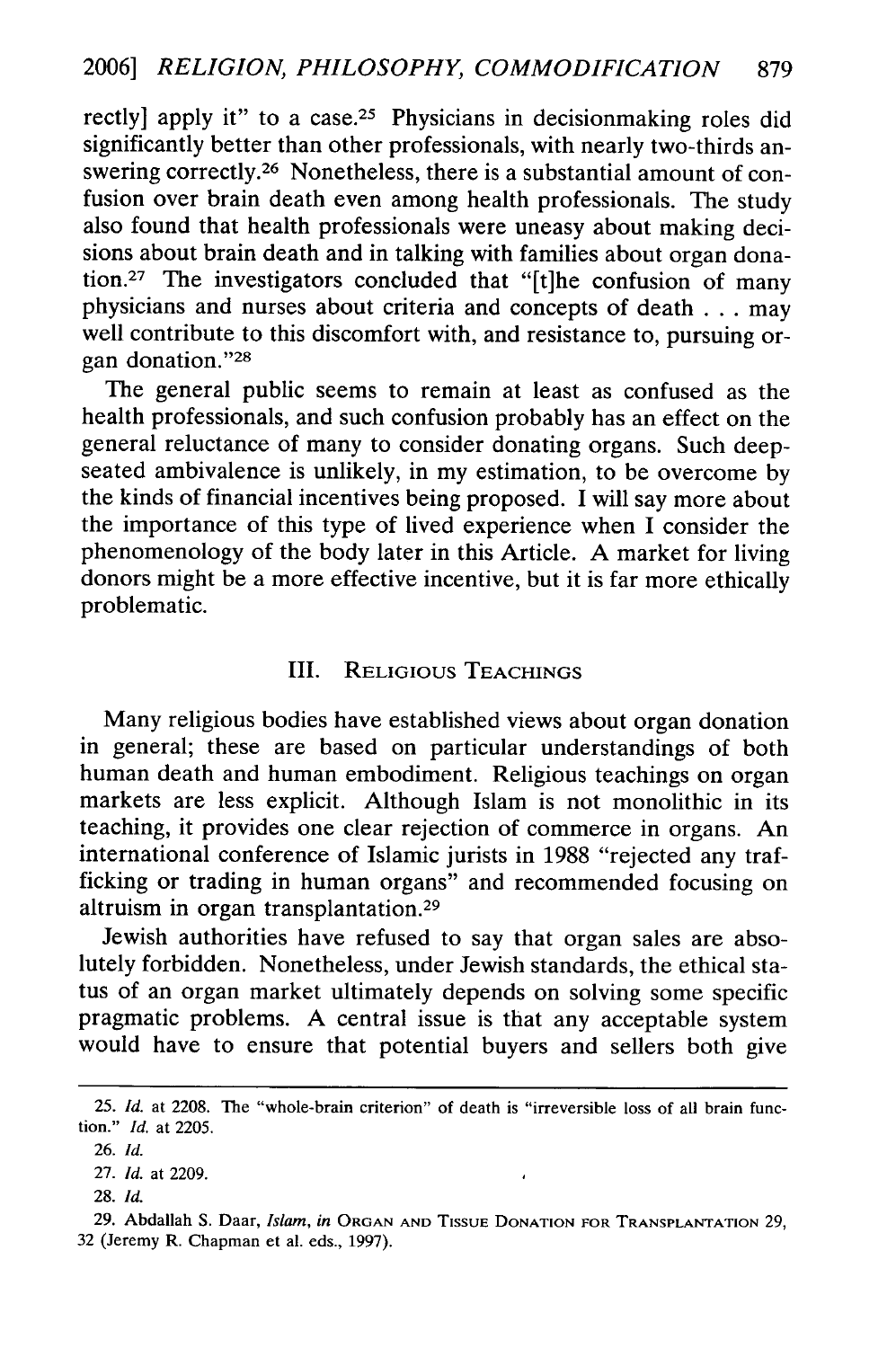proper informed consent and that sellers are not exploited.<sup>30</sup> Without such a system, an organ market "remain[s] [only] a theoretical possibility."31

As might be expected, Protestant Christians leave much to individual interpretation and decision; we are left largely with arguments from individual theologians who hold varied opinions. Paul Ramsey, for example, found the idea of an organ market repulsive because it would "erode still more" our appreciation of the sacredness of the human in the order of biological creation.<sup>32</sup> John Habgood stated that the Church of England finds commercial transactions in human organs unacceptable because commerce radically alters the meaning of the transplantation, "dangerously reinforcing tendencies to interpret human life in more and more mechanistic terms."<sup>33</sup> The body is the "bearer of personality," and so "buying and selling of body parts, like the buying and selling of persons, violates human dignity" and devalues the person.34 On the other hand, Larry Torcello and Stephen Wear pointed out that Protestant theology affirms the ability of the individuals to interpret theological matters in light of their own reflection.35 They invoked the "Protestant principle of a 'godly calling"' to argue that individuals ought to be able to make autonomous choices to donate or sell an organ.<sup>36</sup>

Roman Catholicism presents another complicated picture. Ultimately, I believe that a Catholic position should reject commerce in organs. I would like to review some of the debate about the Catholic tradition, however, in the hope that the debate might shed some light on how all of us might think about commerce in human organs. Some thinkers find support for an organ market in the Roman Catholic tradition. Mark Cherry appealed to the writings of Saint Thomas Aquinas—particularly the principles of totality and charity—to support an organ market.37 He argued that these principles are consistent with a market in human organs. Cherry saw cadaver organs as "no longer caught up in the life and good of the human person" and "much like

34. *Id.* at 25-26.

<sup>30.</sup> Richard V. Grazi & Joel B. Wolowelsky, *Nonaltruistic Kidney Donations in Contemporary Jewish Law and Ethics,* 75 TRANSPLANTATION 250, 250 (2003).

<sup>31.</sup> *Id.*

<sup>32.</sup> **PAUL** RAMSEY, **THE PATIENT AS** PERSON: EXPLORATIONS **IN** MEDICAL ETHICS **209** (1970).

<sup>33.</sup> John Habgood, *The Church of England, in* **ORGAN AND TISSUE DONATION FOR TRANS-PLANTATION,** *supra* note 29, at 25.

<sup>35.</sup> Larry Torcello & Stephen Wear, *The Commercialization of Human Body Parts: A Reappraisal From a Protestant Perspective,* 6 **CHRISTIAN BIOETHICS** 153 (2000).

<sup>36.</sup> *Id.* at 167.

<sup>37.</sup> Mark J. Cherry, *Body Parts and the Market Place: Insights From Thomistic Philosophy, 6* **CHRISTIAN BIOETHICS** 171 (2000).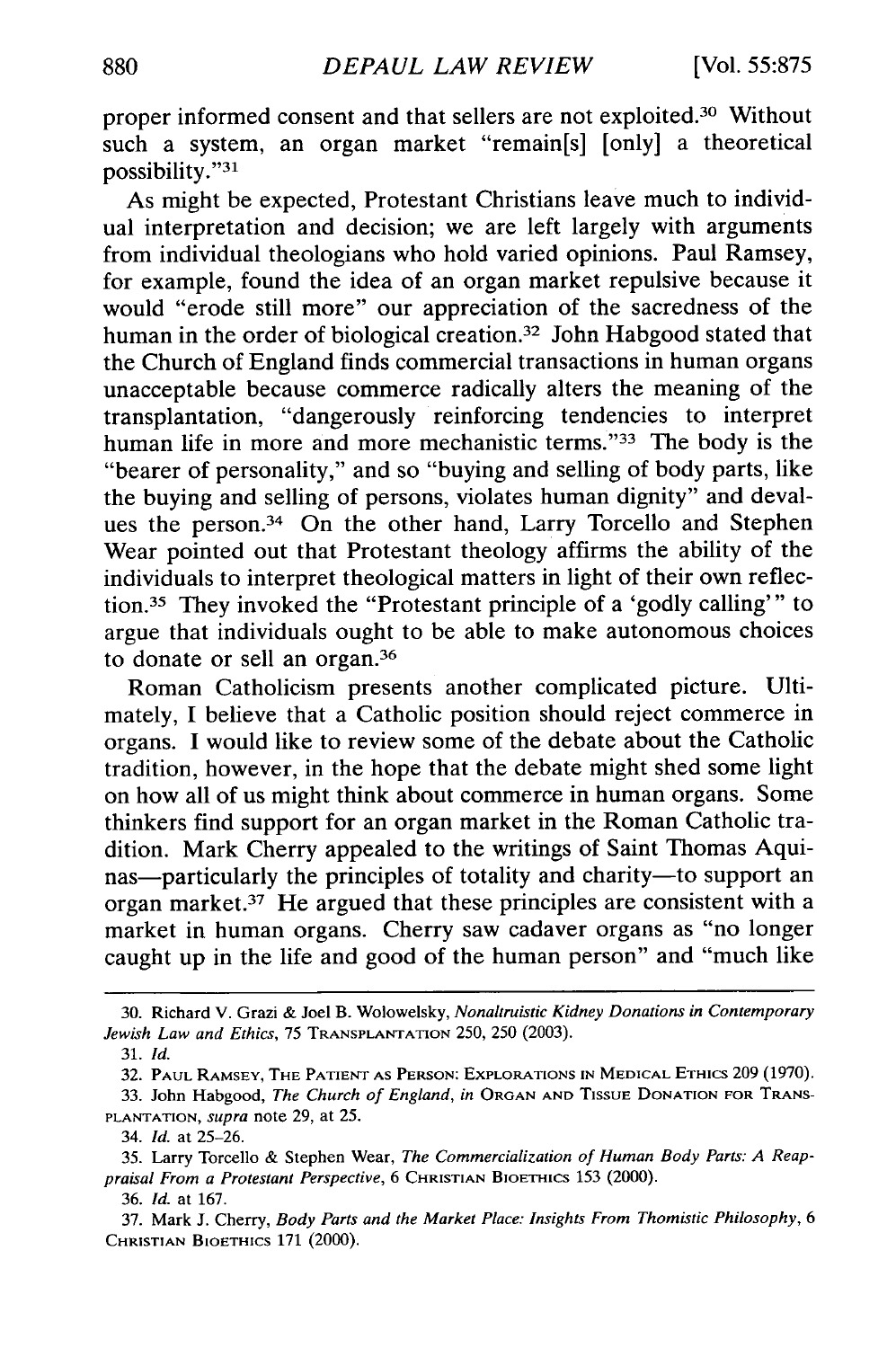other types of things."<sup>38</sup> Even living persons, however, might be justified in selling redundant organs, provided there is a "morally compelling charitable reason," such as the need to buy medicine or other such life essentials for their family.<sup>39</sup> Nicholas Capaldi argued that "[f]rom a Catholic perspective, the ideal public policy would be one in which everyone voluntarily donated their organs [at death,] especially to private medical-charitable agencies" that affirm the "divine origin of life."'40 The second best alternative would consist of a system of tax credits for those who donate organs. 41 He doubts, however, that such policies would be successful in providing an adequate number of organs. Finally, Capaldi offered a third possibility—a "prudential" policy involving a private market in which "a quasi-charitable Catholic transplantation agency can help to render the process sacred by treating the organ in the right spirit despite the intentions of the original or even intermediate sellers."<sup>42</sup>

The question is whether such proposals are truly consistent with Roman Catholic teaching. Capaldi and Cherry both referred to the 1956 address of Pope Pius XII to a group of ophthalmologists in which the Pope approved of transplanting cadaver corneas. In the address, the Pope admitted that "grave abuses could occur if a payment is demanded" but that "it would be going too far to declare immoral every acceptance or every demand of payment."43 He referred to the practice of selling blood for transfusion, which would have been quite common at the time.<sup>44</sup> This statement, however, is far from advocating an organ market. It is not at all clear where to draw the line between sales that lead to grave abuses and sales that might in some circumstances be permitted. In any case, this statement of Pope Pius XII in the very early days of organ transplantation should be read in conjunction with a 1984 allocution of Pope John Paul II to an organization of blood and organ donors. This statement emphasizes donation, generosity, and Christian solidarity without mentioning the

*44. Id.* at 382.

<sup>38.</sup> *Id.* at 187.

<sup>39.</sup> *Id.*

<sup>40.</sup> Nicholas Capaldi, *A Catholic Perspective on Organ Sales,* 6 **CHRISTIAN** BIOETHICS 139 (2000).

*<sup>41.</sup> Id.* at 144-45.

<sup>42.</sup> *Id.* at 145.

<sup>43.</sup> Pope Pius **XII,** *Tissue Transplantation, in* **THE HUMAN** BODY: PAPAL TEACHINGS 373, 381-82 (Monks of Solesmes eds., 1960).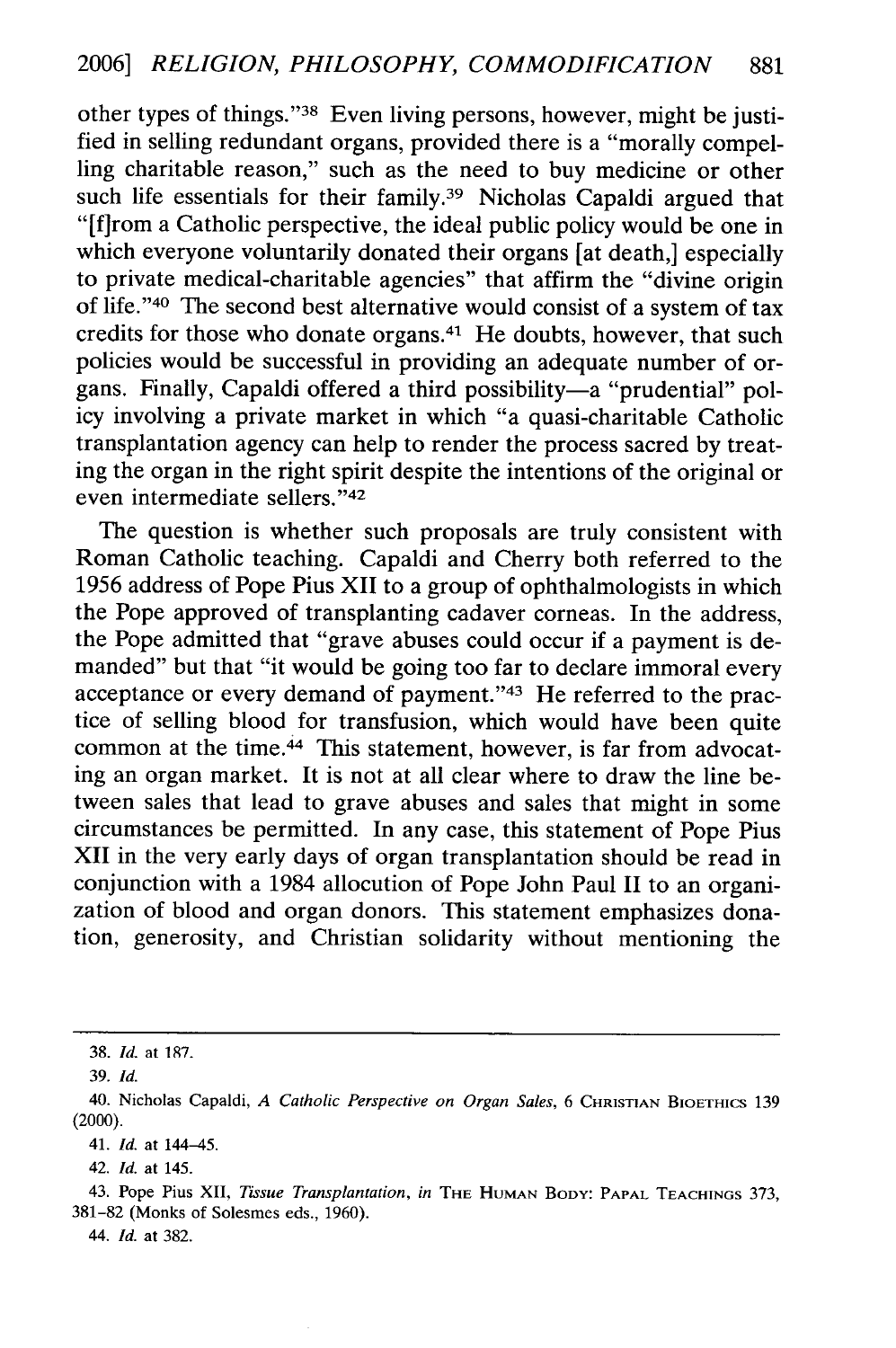possibility of organ sales.45 Pope John Paul II could have affirmed Pope Pius XII's apparent approval of some organ sales, but he did not.

It is important to recognize, however, that papal allocutions of these types are not to be taken as legislative in nature,<sup>46</sup> and so neither of these proclamations should be seen as a definitive statement about an organ market. On the other hand, the *Ethical and Religious Directives for Catholic Health Care Services* of the National Conference of Catholic Bishops should be recognized as the most comprehensive and authoritative statement on American Catholic healthcare practices. <sup>47</sup> The current 2001 version follows the 1985 revision; Directive 30 states that organs may be procured from living donors as long as no "essential bodily function of the donor" will be sacrificed and as long as the "anticipated benefit to the recipient is proportionate to the harm done to the donor."<sup>48</sup> The directive then explicitly rules out an organ market: "[E]conomic advantages should not accrue to the donor."<sup>49</sup> This explicit prohibition of organ sales is an addition to the 1985 revision of the directives; the original 1975 edition made no mention of economic issues in its treatment of organ donation. Hence, while scholarly theological debate may continue about the merits of an organ market, and while there may not be a definitive universal Catholic teaching on organ markets, the teaching of the American bishops is quite clear and unambiguous-an organ donor is not to receive an economic advantage as a result of the organ donation.

#### IV. PHILOSOPHY OF THE BODY

I want to take a more philosophical turn now. The Catholic Church has never endorsed any particular philosophical system. Although Thomism, ultimately rooted in Aristotle, has certainly played a central role for hundreds of years, neo-Platonism continues to show its mark on the most fundamental Christian doctrines. In every age, theologians turn to the best philosophical thought available, using it to illuminate matters of faith. In this spirit, I want to turn to a philosophical investigation of the human body. I believe that this will serve us well

<sup>45.</sup> Pope John Paul II, Blood and Organ Donors, Address Before Participants in a Solidarity March Sponsored by the Italian Association of Voluntary Donors of Blood and Organs (Aug. 2, 1984), *in* 30 THE POPE **SPEAKS** 1 (1985).

<sup>46.</sup> Francis **G.** Morrisey, *Papal and Curial Pronouncements: Their Canonical Significance in Light of the 1983 Code of Canon Law,* 50 **JURIST** 102, 102 (1990).

<sup>47.</sup> U.S. **CONFERENCE** OF CATHOLIC **BISHOPS,** ETHICAL **AND** RELIGIOUS DIRECTIVES **FOR** CATHOLIC HEALTH CARE **SERVICES** (4th ed. 2001), *available at* http://www.usccb.org/bishops/ directives.shtml.

<sup>48.</sup> *Id.*

<sup>49.</sup> *Id.*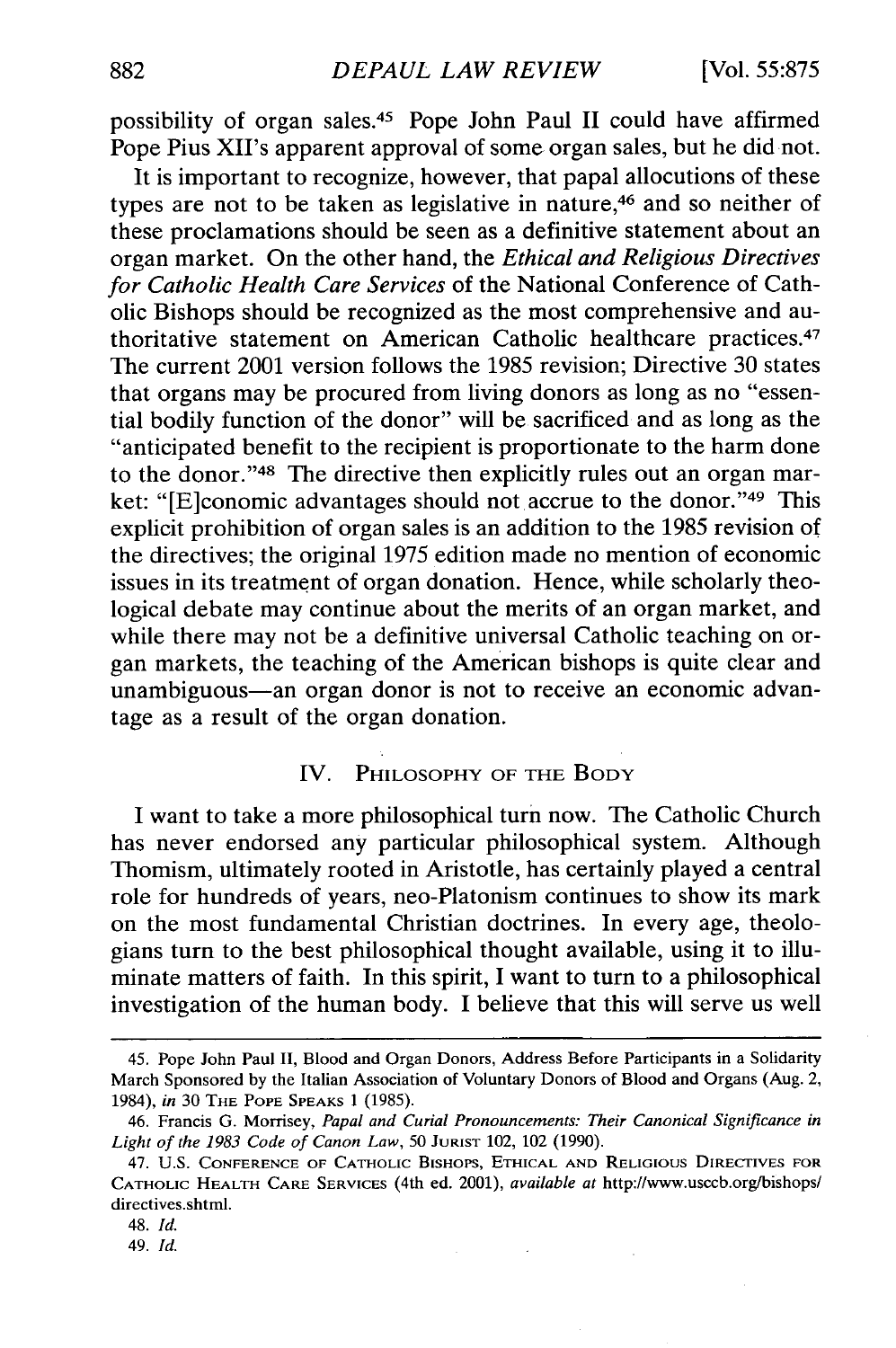in bringing to greater awareness our own buried presuppositions about the nature of humans and their organs. I hope that it will also shed light on just what should and should not be for sale.

Proponents of an overt market in human organs usually assert that people have a property right to their organs.50 Classifying human bodies and body parts as "quasi-property" has a long legal tradition.<sup>51</sup> This might be the best legal strategy we have for protecting important interests, but we should note that this strategy arose from the interest of individuals in disposing of their remains and directing their families to look after the task after their death. These property rights view the body not as property to be traded, but rather as a cherished former person's remains, which must be properly interred so as not to turn into a horror. If the body is property, it is far different from property such as land, houses, and furniture.

Thomas Murray rightly pointed out that money and markets are the dominant way of distributing goods in America, but he argued that "there are many goods that money should not be able to buy"—legal verdicts, Pulitzer Prizes, and children are a few that he named.<sup>52</sup> Murray argued that tyranny, in Pascal's sense of desiring powers outside one's own sphere, reigns when human organs are converted into money.53 Properly placing the line between one's own sphere and what lies outside is admittedly difficult, yet we do draw such lines. We admire those who are paid for using their bodies for a hard day's work, but we frown on those who are paid for using their bodies in prostitution. It takes wisdom to draw such lines.<sup>54</sup>

My philosophical concerns, though, take us even deeper into a shadowy and contentious place—the philosophy of mind. I believe that seeing organs as property is rooted in an unquestioned presupposition of a problematic philosophical position on the relation of body and mind. The problem, going back at least to Plato, but definitively set up in the first part of the seventeenth century by René Descartes, is that of mind-body dualism. When you claim a property right to your kidneys, just exactly who is the "you" that owns the kidneys? Descartes famously claimed that the essence of the human being is the

<sup>50.</sup> *See, e.g.,* Crespi, *supra* note 19.

<sup>51.</sup> *See id.* at 65-66 nn. 276-85.

<sup>52.</sup> Thomas H. Murray, Organ Vendors, Families, and the Gift of Life, in ORGAN TRANSPLAN-**TATION: MEANINGS AND** REALITIES 101 (Stuart J. Youngner et al. eds., 1996).

<sup>53.</sup> *Id.*

<sup>54.</sup> For a discussion of wisdom in medical decisionmaking, drawing from the philosophy of the ancient Stoics, see William **E.** Stempsey, *A New Stoic: The Wise Patient,* 29 **J.** MED. & PHIL. 451 (2004).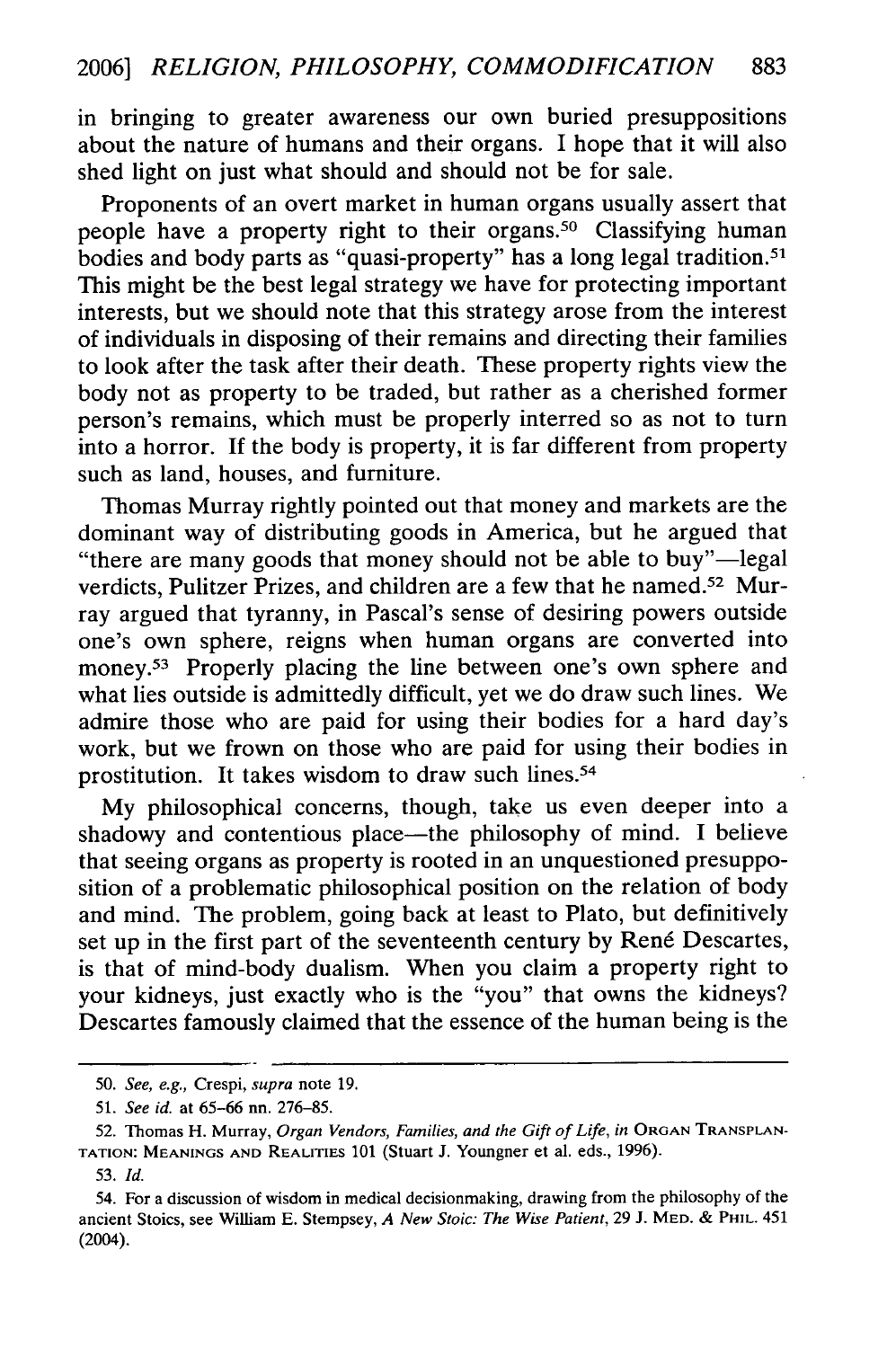*res cogitans:* the mind, or soul—the thing that thinks.<sup>55</sup> The body is surely connected to this thinking substance but is not essential to the person. The Platonic version of this dualism has influenced religious views that see the body as a hindrance to the real spiritual progress of the soul. Yet it was Descartes who first conceptualized the body as a machine, a substance wholly unlike the mental substance that constitutes the true essence of the person. This view has become so ingrained in most of us that it is hardly questioned. The idea of body as a machine has enabled contemporary technical medicine to flourish with unprecedented empirical success.

Nonetheless, the biblical traditions, both Hebrew and Christian, give us a quite a different picture. The Hebrew Scriptures do not present the human person in this dualistic way. The soul is real enough it is what animates the body. When the soul *(nephesh)* leaves the body, the person is no more.<sup>56</sup> While it may be proper to talk about the spiritual or mental experience of human beings, it is the whole human being that has these experiences. It is impossible to separate body and soul without losing the person. In this way, the scriptures present a philosophical view of the human person that is much more Aristotelian than Platonic.

Christian teaching, coming somewhat later, is more influenced by the neo-Platonism that flourished in the first centuries after Christ. This should not be surprising, as every generation must have some philosophical tools to express its thought about the deepest problems of human existence. The early Christians used what they had, just as we tend to adopt a Cartesian view, usually without even realizing it. But the fundamental Christian teaching of the resurrection of the body, expressed by Saint Paul in *Romans,57* makes it clear that the human person is incomplete without the body. Heaven is not to be populated by disembodied souls that constitute our real essence. Saint Paul, in *1 Corinthians,58* says that the body that rises will be a "spiritual" body. Of course, no one knows exactly what this might mean, but Saint Paul leaves no doubt that it is our particular bodies that will be raised. Whereas the neo-Platonists took immortality as

**<sup>55.</sup> REN8 DESCARTES,** MEDITATIONS **ON** FIRST PHILOSOPHY 19 (Laurence **J.** Lafleur trans., 2d ed., rev. 1960).

<sup>56.</sup> The Hebrew *"nephesh"* does not carry the familiar connotations of the term "soul." The strict opposition between soul and body is more influenced by Greek and medieval philosophy. Rather, *nephesh* is closely associated with life. In *Genesis* 2:7, God breathes the breath of life into the nostrils of the human, who then becomes a living *nephesh. See* John L. McKENZIE, S.J., DICTIONARY OF **THE** BIBLE 836 (1965).

<sup>57. 8:11.</sup>

<sup>58. 15:35-49.</sup>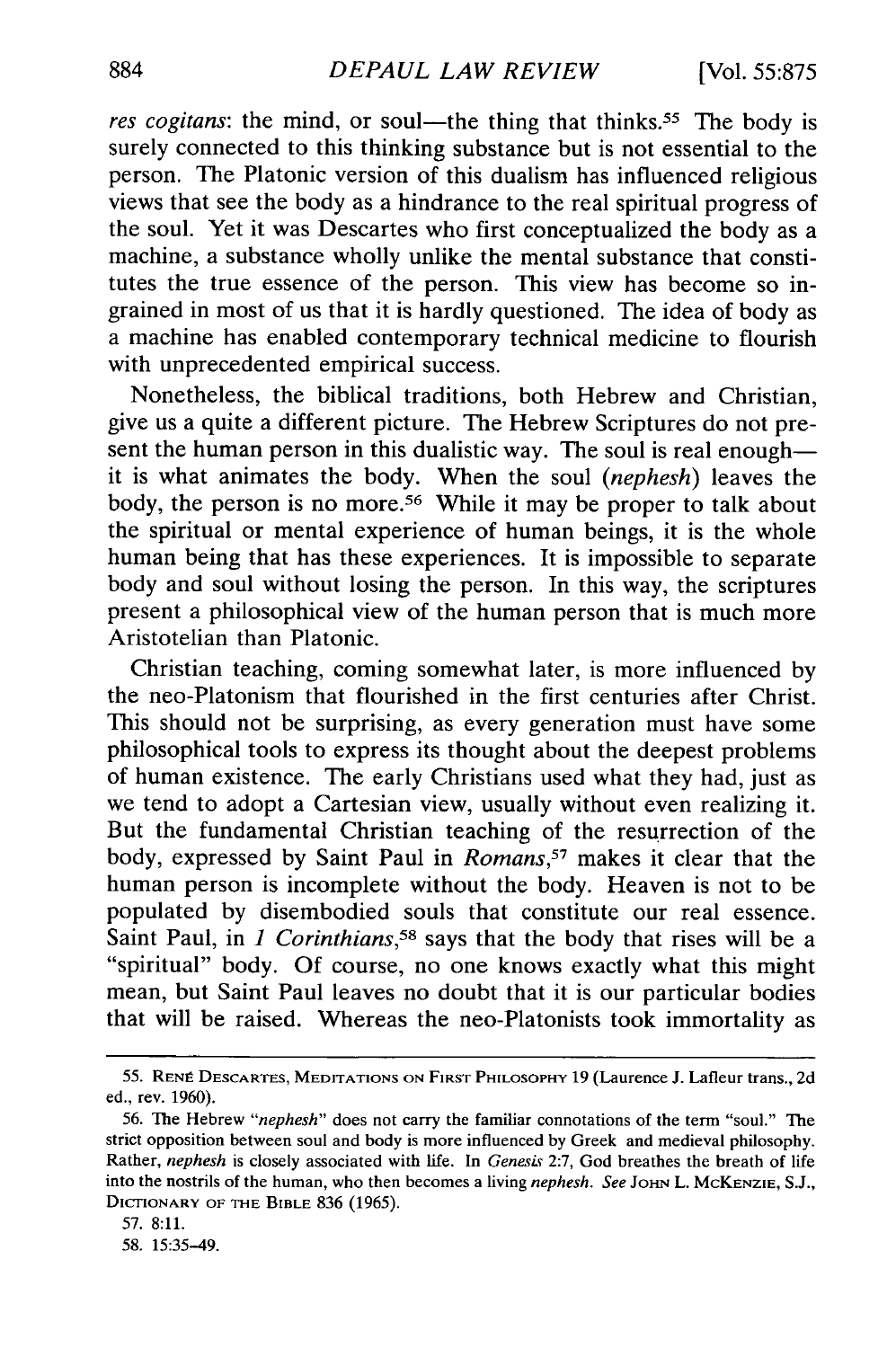the escape of the higher soul *(nous)* from the body, Christians conceived immortality as the restoration of the wholeness of the person, but to a person no longer enlivened only by *psyche,* the Aristotelian soul, but divinized by *pneuma*, or spirit.<sup>59</sup> Essentially, Christians assert that the human person is incomplete without the body and should not be construed as merely a mind that is contingently in possession of a body; the human person is a composite of body and soul.

Philosophers writing in the phenomenological tradition further illuminate this theological understanding of the human person. Maurice Merleau-Ponty may have given us the best expression of a phenomenology of the body. 60 Merleau-Ponty's phenomenology rejected the Cartesian dichotomy between body and soul.<sup>61</sup> For Merleau-Ponty, the body is not just an object that can be known by a subject; rather, it is "the experience of our own body" that "reveals to us an ambiguous mode of existing."<sup>62</sup> He made an argument using the example of the phantom limb, when a person who has lost an arm or leg continues to feel its presence.63 Merleau-Ponty argued that neither physiological nor psychological explanations adequately elucidate this phenomenon.64 Physiological factors alone cannot explain the phenomenon, for anesthesia does not eliminate the sensation. 65 Likewise, psychological factors cannot furnish the sole explanation because severing the nerves to the brain does abolish the phenomenon, indicating that physiological factors play some part in the explanation. <sup>66</sup>

Merleau-Ponty's solution to this problem is to reject the root cause of the dilemma-the underlying mind-body dualism-and to adopt the perspective of the lived body. The phenomenon can only be understood in the perspective of "being-in-the-world," and the body is the "vehicle" for being-in-the-world.<sup>67</sup> He wrote: "To have a phantom arm is to remain open to all the actions of which the arm alone is capable; it is to retain the practical field which one enjoyed before mutilation."<sup>68</sup>

64. *Id.* at 94.

- 67. *Id.* at 94.
- **68.** *Id.*

**<sup>59.</sup>** *See* THE **NEW** JERUSALEM BIBLE 1911, n.w (1985).

<sup>60.</sup> MAURICE MERLEAU-PONTY, **PHENOMENOLOGY** OF PERCEPTION (Colin Smith trans., 1962).

<sup>61.</sup> *Id.* at 102.

<sup>62.</sup> *Id.* at 230.

<sup>63.</sup> *Id.* at 87-102.

**<sup>65.</sup>** *Id.* at 88.

**<sup>66.</sup>** MERLEAU-PONTY, *supra* note 60, at 88-89.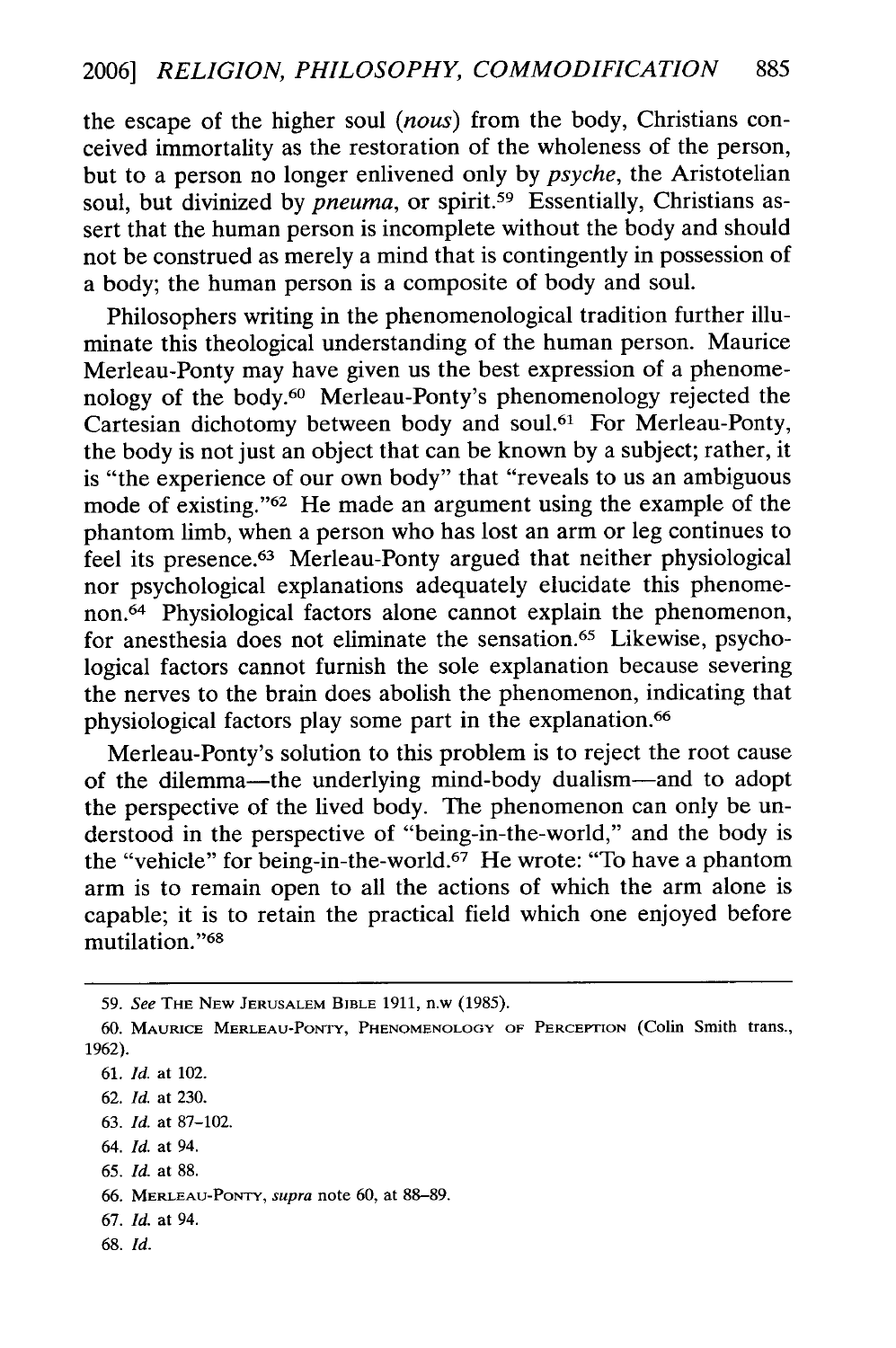The body is, above all, a way of viewing the world and of interacting with everything in the world. Merleau-Ponty wrote:

Whether it is a question of another's body or my own, I have no means of knowing the human body other than that of living it, which means taking up on my own account the drama which is being played out in it, and losing myself in it. *I am my body,* at least wholly to the extent that I possess experience, and yet at the same time my body is as it were a "natural" subject, a provisional sketch of my total being. <sup>69</sup>

In short, it is a mistake to think of the body as a machine as did Descartes. Our essence is not the subjective *cogito,* lying in opposition to the objective body. Rather, the body is essentially what we are and what enables our experience of the world.

Other contemporary philosophers continue in this vein. S. Kay Toombs expounded upon Edmund Husserl's distinction between the "lived body" of our experience and other sorts of physical and animate bodies. She argued that although the body may be apprehended as an object, it is distinct from other objects in the world because it is the medium through which we apprehend the world and interact with it.<sup>70</sup> The body is owned, not in the sense that we own other objects, but only in the sense that my experience tells me that my body is mine. My body "enables me to actualize the existential projects that constitute, and express, my personhood"71 and "reflects the body as a social and cultural entity."<sup>72</sup> Toombs further argued that under normal circumstances we are unaware of our bodies, but, as Sartre recognized, the lived body can be apprehended as an object, especially when it is conceived as a physiological organism, and especially when one is well versed in sciences such as physiology and pathology.73 But, as Toombs pointed out, to say my body is my "own" is not the same as saying I "own" my body in the way I might own my dog. The body is not just a "machine-like entity comprised of separate organ systems and parts," but rather an "intentional unity" that enables our unique experience of the world around us.<sup>74</sup>

- 73. *Id.* at 82.
- 74. *Id.* at 85.

<sup>69.</sup> *Id.* at 231 (emphasis added).

<sup>70.</sup> **S.** Kay Toombs, *What Does It Mean to Be Somebody? Phenomenological Reflections and Ethical Quandaries, in* **PERSONS AND** THEIR **BODIES:** RIGHTS, RESPONSIBILITIES, RELATIONSHIPS 73 (Mark J. Cherry ed., 1999).

<sup>71.</sup> *Id.* at 78.

<sup>72.</sup> *Id.* at 79.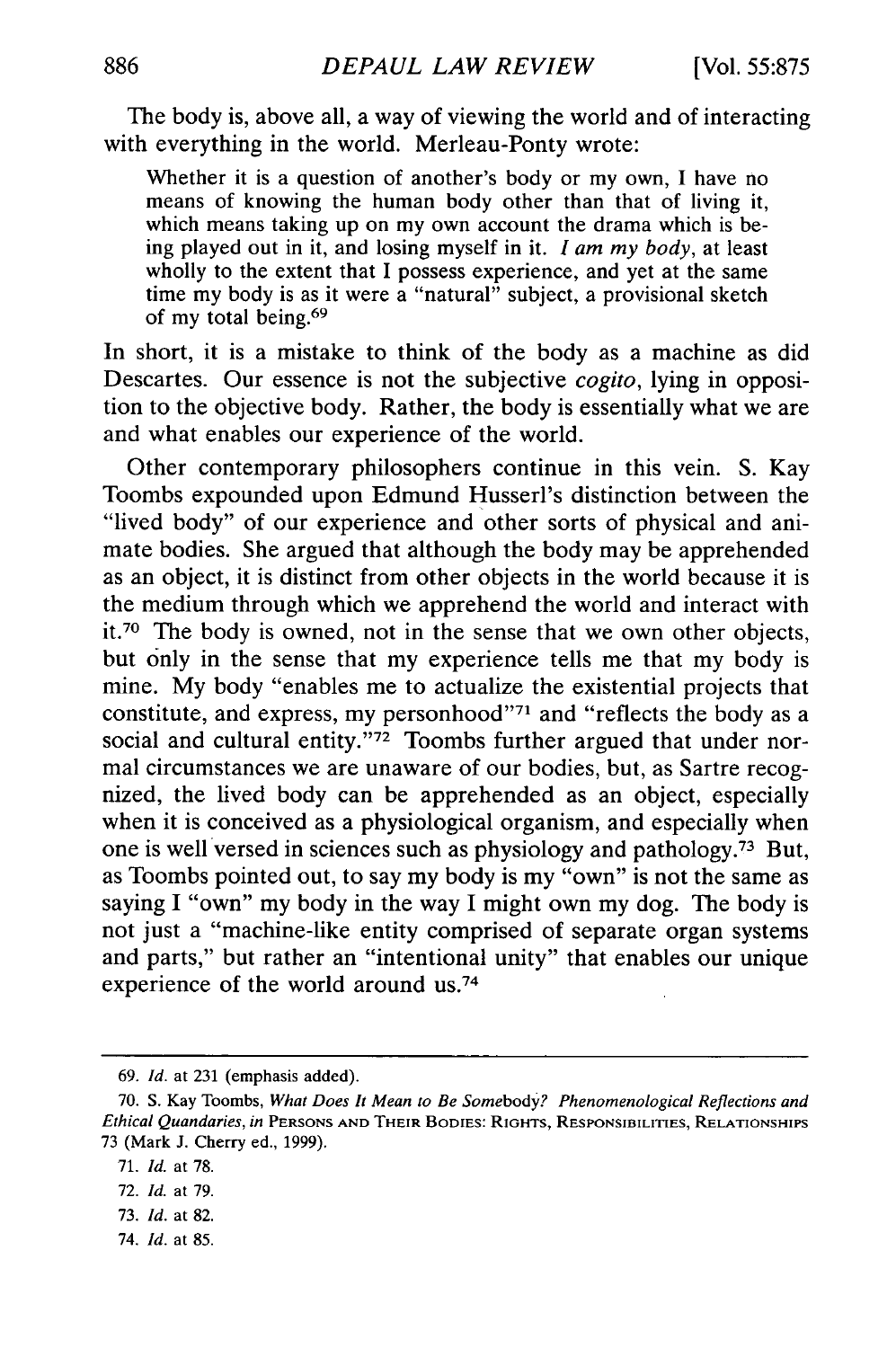As Drew Leder recognized, "[T]ransplantation exemplifies the paradigmatic bent of Cartesian science .... **-75** By conceiving the body in terms of mechanical parts, Cartesianism allows us to overcome a longstanding hesitance at "tampering with nature" and long-standing "taboos against cutting up the live and dead human body" in a desperate fight to overcome death.76 Leder further argued that an organ market would not be a neutral means of exchange for people seeking whatever it is that they value (organs or money), but rather a system that implicitly adopts a problematic Cartesian metaphysics of the body in which organs are reduced to objects just like any other object.<sup>77</sup> What I would argue is that Cartesianism leads us to reject the type of experiential embodiment that phenomenological philosophers recognize and, in its cold analysis, fails to account for the feelings we have about our bodies and body parts.

An appreciation of the centrality of experience to the phenomenological viewpoint helps us to understand why a shortage of transplantable organs persists despite many efforts and why a market will also fail to relieve the shortage. All these efforts fail to recognize that our experience of our bodies is not an experience of a collection of organs functioning as a machine. The fact that we would be repulsed if, for example, we had a kidney removed because of cancer and then found that kidney on public display should tell us something important. Our organs are different from our hair, which is swept away from the barbershop floor without objection. We might want to retain our hair trimmings for some reason, of course, but in the ordinary course of events our hair trimmings are no different from our fingernail clippings, which are unwanted by-products of our living bodies. On the other hand, there may be unusual situations when we want to rid ourselves of a normally valued body part-as when an organ harbors a cancer, for example. The lesson of phenomenology is that it is not the nature of the thing itself that distinguishes what can legitimately be bought and sold, but rather our experience of the thing. Organs such as kidneys play essential roles in establishing the very possibility of human experience in ways that hair and fingernails do not.

Ruth Richardson found a "fearful symmetry" between an organ market and the practice of grave robbing in the eighteenth and nineteenth centuries: "In the grave-robbing era, [corpses were] quarried

<sup>75.</sup> Drew Leder, *Whose Body? What Body? The Metaphysics of Organ Transplantation, in* **PERSONS AND** THEIR **BODIES:** RIGHTS, RESPONSIBILITIES, **RELATIONSHIPS** *supra* note 70, at 233, 238.

<sup>76.</sup> *Id.*

<sup>77.</sup> *Id.* at 248.